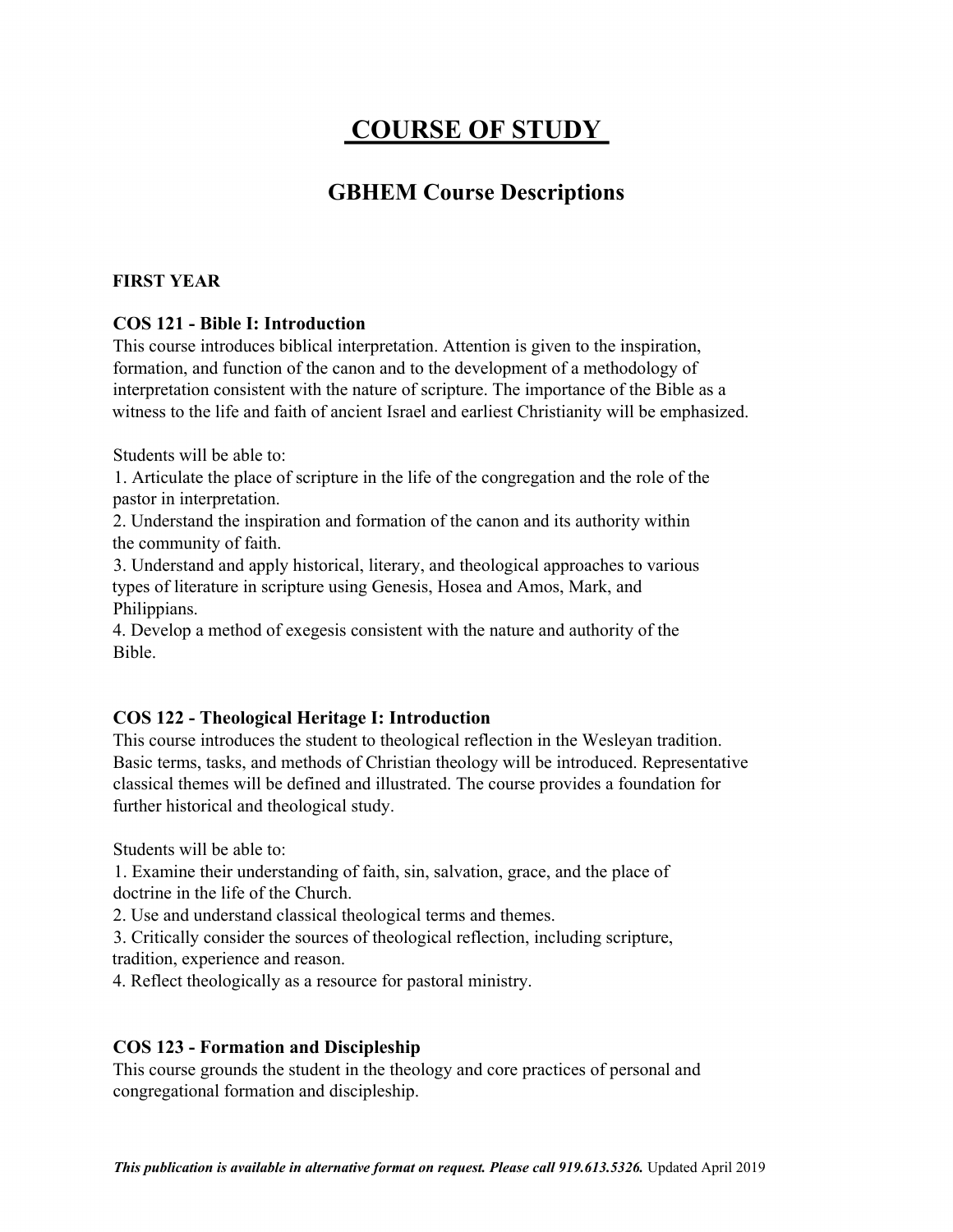Students will be able to:

1. Articulate a theological basis for the Wesleyan emphasis on spiritual disciplines and practice them as means of grace.

2. Explain and implement the General Rules and the practices of small groups in a congregation.

3**.** Educate and resource a congregation in the disciplines Christian formation.

4**.** Organize congregations to help people discern their callings and gifts for ministry.

#### **COS 124 - Transformative Leadership**

This course forms the student's identity as pastoral leader and change agent in congregations, The United Methodist Church, and the world.

Students will be able to:

- 1. Identify and understand the attributes of good leaders, biblically and theologically.
- 2. Evaluate and strengthen their own identities and skills as pastoral leaders.
- 3. Explain and reflect on the nature of change in the local congregation and wider society.

4. Implement visioning, strategizing, and planning processes in their local congregations.

#### **SECOND YEAR**

#### **COS 221 - Bible II: Torah, and Israel's History**

This course interprets the critical events, developing institutions, and traditions of Israel. Attention is given to the earliest Covenants, to the Exodus, to the rise of the monarchy, and to other events up to the eighth century prophets.

Students will be able to:

1. Articulate a historical overview of the experience and faith of ancient Israel.

2. Exegete selected passages that illustrate crucial turning points in the history of Israel.

3. Apply exegesis to preaching, other pastoral responsibilities, and issues of the present day.

#### **COS 222 - Theological Heritage II: Early Church**

This course focuses on the history and theology of the Church through the first five centuries. Using primary sources, students will reflect on significant individuals, events, and the articulation of the Christian faith during this period.

Students will be able to: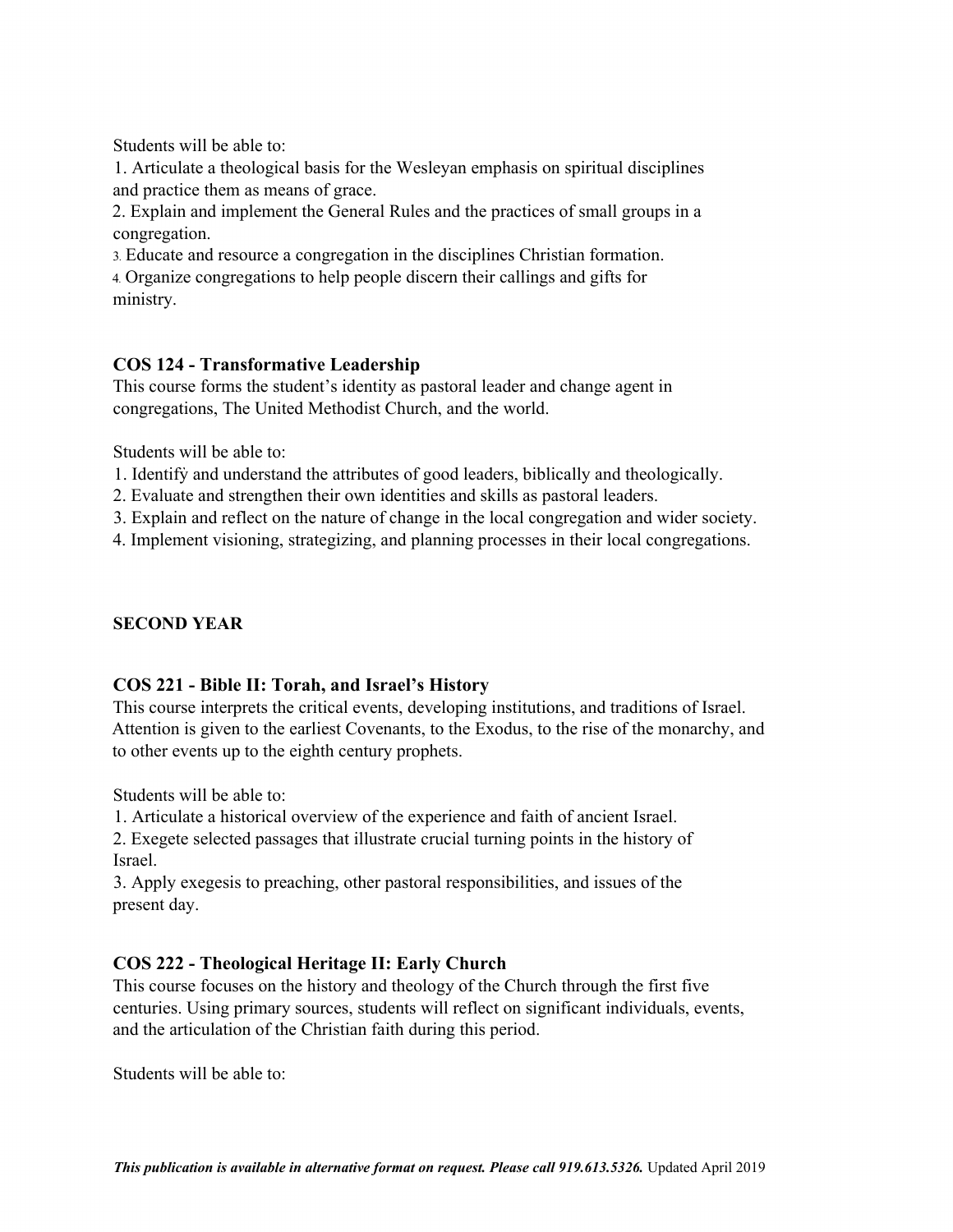1. Understand and articulate the doctrine of the Trinity, and the historical debates in the early Church around the person and nature of Christ.

2. Understand and articulate a doctrine of salvation in light of the controversies of the early church.

3. Understand the history and significance of the creeds and ecumenical councils.

4. Appropriate historical theology for pastoral ministry.

### **COS 223 - Worship and Sacraments**

This course examines worship within The United Methodist Church including liturgy, sacraments, and special services. Attention will be given to the pastor's role as leader in worship.

Students will be able to:

1. Articulate a theology of worship consistent with the Wesleyan tradition, including reflection on the theology and rhythm of the Christian year.

2. Articulate a Wesleyan theology of the sacraments and be competent in their administration.

3. Interpret theologically the rites of Christian marriage, and of Death and Resurrection, and be able to lead such services well.

4. Construct a worship service, and reflect theologically on the use of hymns, media, contemporary music, and lay leadership.

#### **COS 224 - Administration and Polity**

This course focuses on developing the student's competency as an administrator in a United Methodist congregation.

Students will be able to:

1. Articulate a biblical and theological understanding of polity.

2. Understand and explain the polity of The United Methodist Church, including conferencing, oversight, and discipline.

3. Articulate the nature of stewardship biblically and theologically.

4. Identify techniques and develop skills as effective administrators of local churches, including financial management.

# **THIRD YEAR**

# **COS 321 - Bible III: Gospels**

This course focuses on the content and message of the Gospels, as well as the theological perspectives of the Gospel writers. The practice of exegesis will be emphasized.

Students will be able to:

1. Understand the origin, message, and purpose of each Gospel.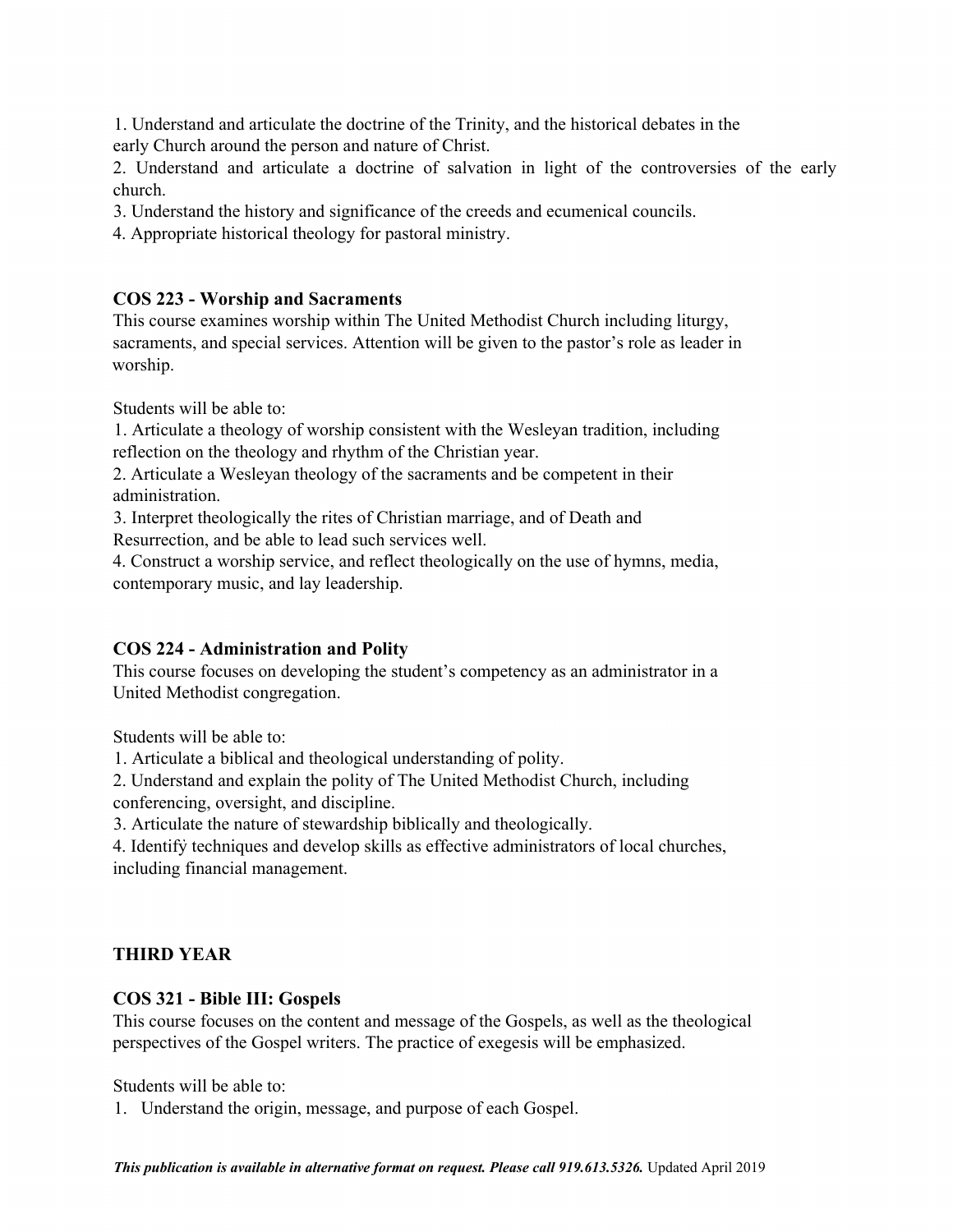2. Exegete this form of literature.

3. Apply exegesis to preaching, other pastoral responsibilities, and issues of the present day.

#### **COS 322 - Theological Heritage III: Medieval through the Reformation**

This course focuses on major movements and events beginning with the split between Eastern and Western forms of Christianity and continuing through the Reformation. Using primary sources, students will reflect on individuals, decisive events, and theological developments.

Students will be able to:

1. Understand major theological developments in medieval Christianity leading up to the reformation.

2. Distinguish the theological characteristics of Luther, Zwingli, the Anabaptists, Calvin, the English Reformation, and Puritanism.

3. Understand and articulate reformation era debates around justification, sanctification, the sacraments, and church unity.

# **COS 323 - Congregational Care**

This course introduces students to practices of congregational care and the pastor's responsibility in care giving.

Students will be able to:

1. Implementând oversee appropriate types of care in varieties of settings, including prisons, hospitals, nursing facilities, and homes.

2. Organize caring ministries within the congregation.

3. Discern and implement appropriate boundaries, knowing when and to whom to refer people, and when and when not to share information.

4. Reflect on and practice skills of sensitive caregiving, using role play and analysis case studies.

#### **COS 324 - Preaching**

This course focuses on preaching the gospel from the Old and New Testaments.

Students will be able to:

- 1. Articulate a theology of proclamation.
- 2. Exegete a variety of biblical passages for preaching.
- 3. Evaluate sermons for biblical integrity, theological soundness, internal logic, and
- delivery, and appropriate insights gained from the evaluation of their own sermons.

4. Develop plans for ordering and delivering sermons in their congregational and communal context.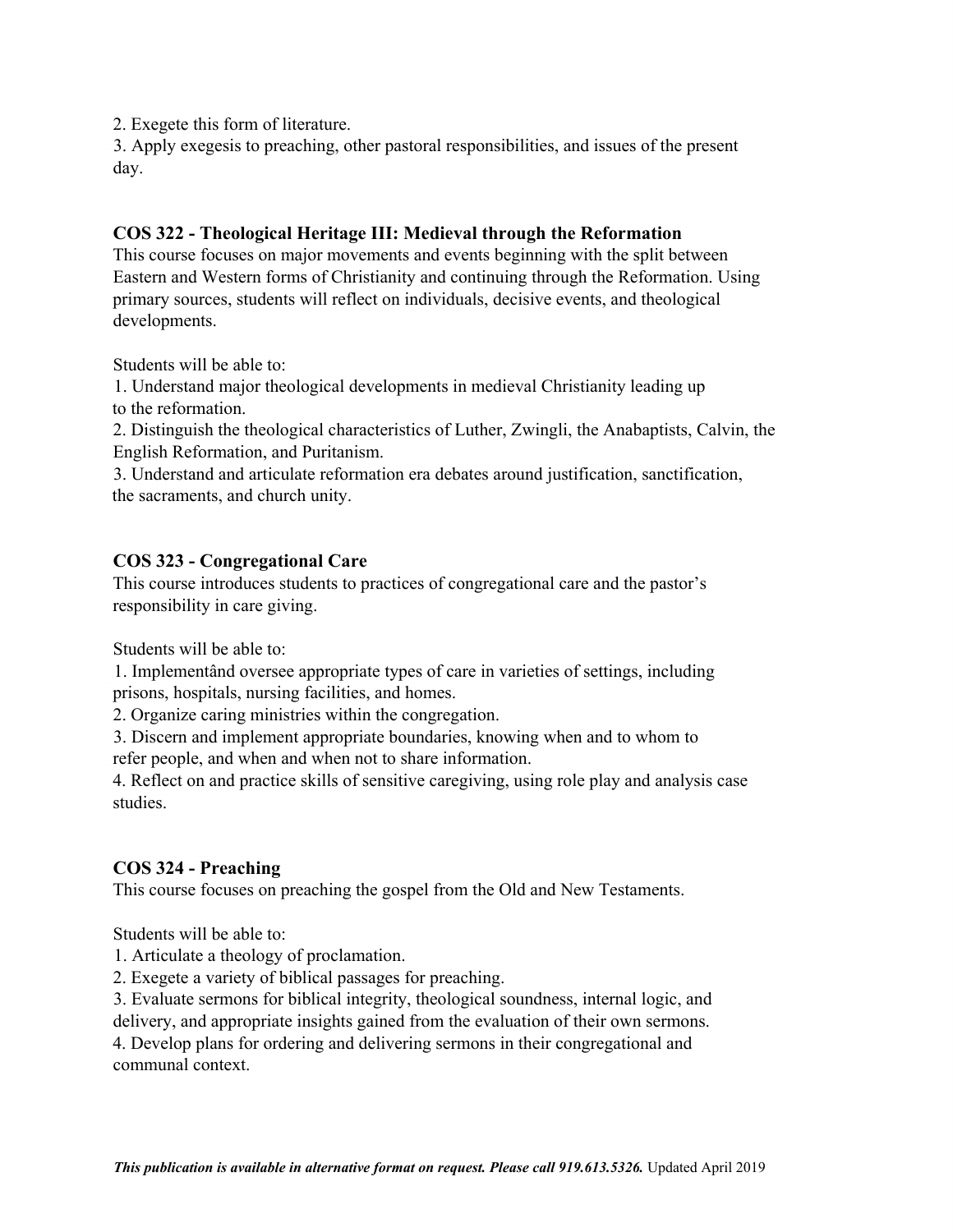#### **FOURTH YEAR**

#### **COS 421 - Bible IV: Prophets, Psalms, and Wisdom Literature**

This course examines God's Word as expressed through Israel's prophets, selected Psalms, and selected passages from Wisdom literature.

Students will be able to:

1. Understand the origin, history, and use of these forms of biblical literature among God's people.

2. Exegete these forms of biblical literature.

3. Apply exegesis to preaching, other pastoral responsibilities, and issues of the present day.

#### **COS 422 - Theological Heritage IV: Wesleyan Movement**

This course covers the significant individuals, decisive events, and theology of the Methodist Movement. Utilizing categories of grace, faith, and holiness, the student will appropriate the Wesleyan heritage.

Students will be able to:

1. Understand and reflect on the movements, major figures, and events that led to the eighteenth century revivals, especially the lives and ministries of John and Charles Wesley.

2. Understand and articulate the vision of holiness and the theology of grace as it shaped the Wesleys, and the structures of the Methodist movement.

3. Identify and discuss significant theological and historical developments in American Methodism, including ordination and episcopacy.

4. Reflect theologically on their Wesleyan heritage and identity.

#### **COS 423 - Mission**

This course introduces the theology and scope of mission, and the pastor's role in leading congregations in their mission as agents of God's transforming redemption.

Students will be able to:

1. Articulate a biblical and theological framework for Christian mission.

2. Explain the Wesleyan relationship of personal piety and social holiness.

3. Examine and reflect on unjust social realities and the response of the church locally and globally.

4. Analyze their ministry context and develop strategies for transforming mission.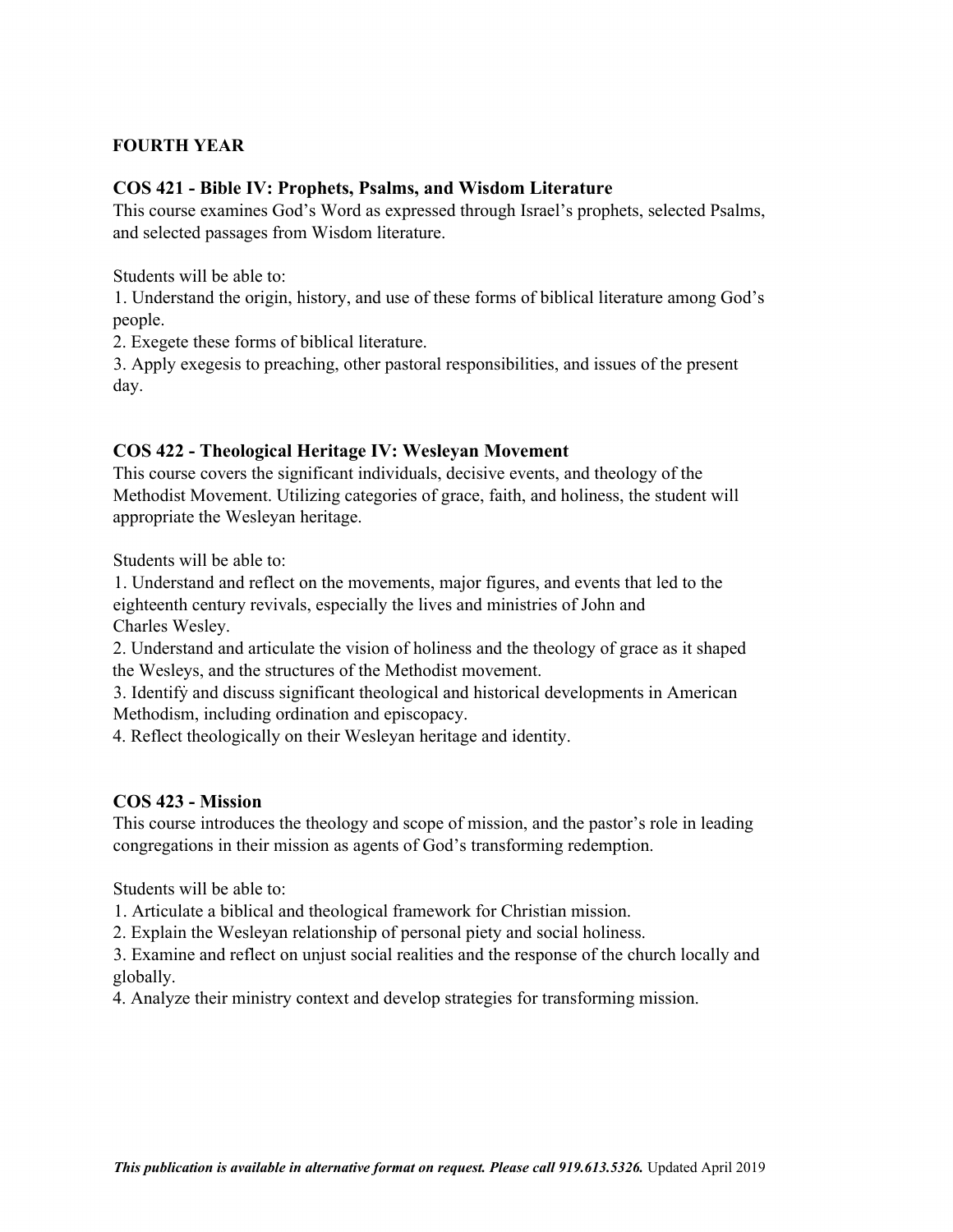#### **COS 424 - Ethics**

This course introduces the biblical and theological bases for Christian behavior, emphasizing the pastoral skills needed for moral leadership in the congregation and community.

Students will be able to:

1. Articulate a biblical and theological basis for ethical thinking and moral behavior, and distinguish major approaches to ethical reasoning.

2. Comprehend the relationship between their personal stories, pastoral vocation, local contexts, and responsibility as moral leaders.

3. Develop a Christian framework for moral reason and action, and apply it to the use of power and the setting of boundaries in ministry.

4. Demonstrate familiarity with and make use of the Social Principles of The United Methodist Church as a resource for ethical reflection and action.

#### **FIFTH YEAR**

#### **COS 521 - Bible V: Acts, Epistles, and Revelation**

This course focuses on the content and context of these writings, and the theological emphases of their writers. In addition to Acts and Revelation, Romans, 1 Corinthians, Hebrews, James, and 1 John will receive special attention. Students will articulate a theology of scripture.

Students will be able to:

1. Distinguish these genres of biblical literature, and understand the major theological themes in these writings.

2. Faithfully exegete these forms of biblical literature.

3. Apply exegesis to preaching, other pastoral responsibilities, and issues of the present day.

4. Articulate the unity and authority of Scripture as a whole.

#### **COS 522 - Theology in the Contemporary Church**

This course covers significant individuals, movements, events, and theological developments from the nineteenth century to the present. Students will read selected primary sources.

Students will be able to:

1. Understand the origins and theological tenets of liberalism from the early 19th century to the present, including its influence on ecumenism and process theology.

2. Understand and distinguish reactions to liberalism, including Fundamentalism, Neo-Orthodoxy, and Evangelicalism.

3. Understand the historical development and theology of the Holiness Movement,